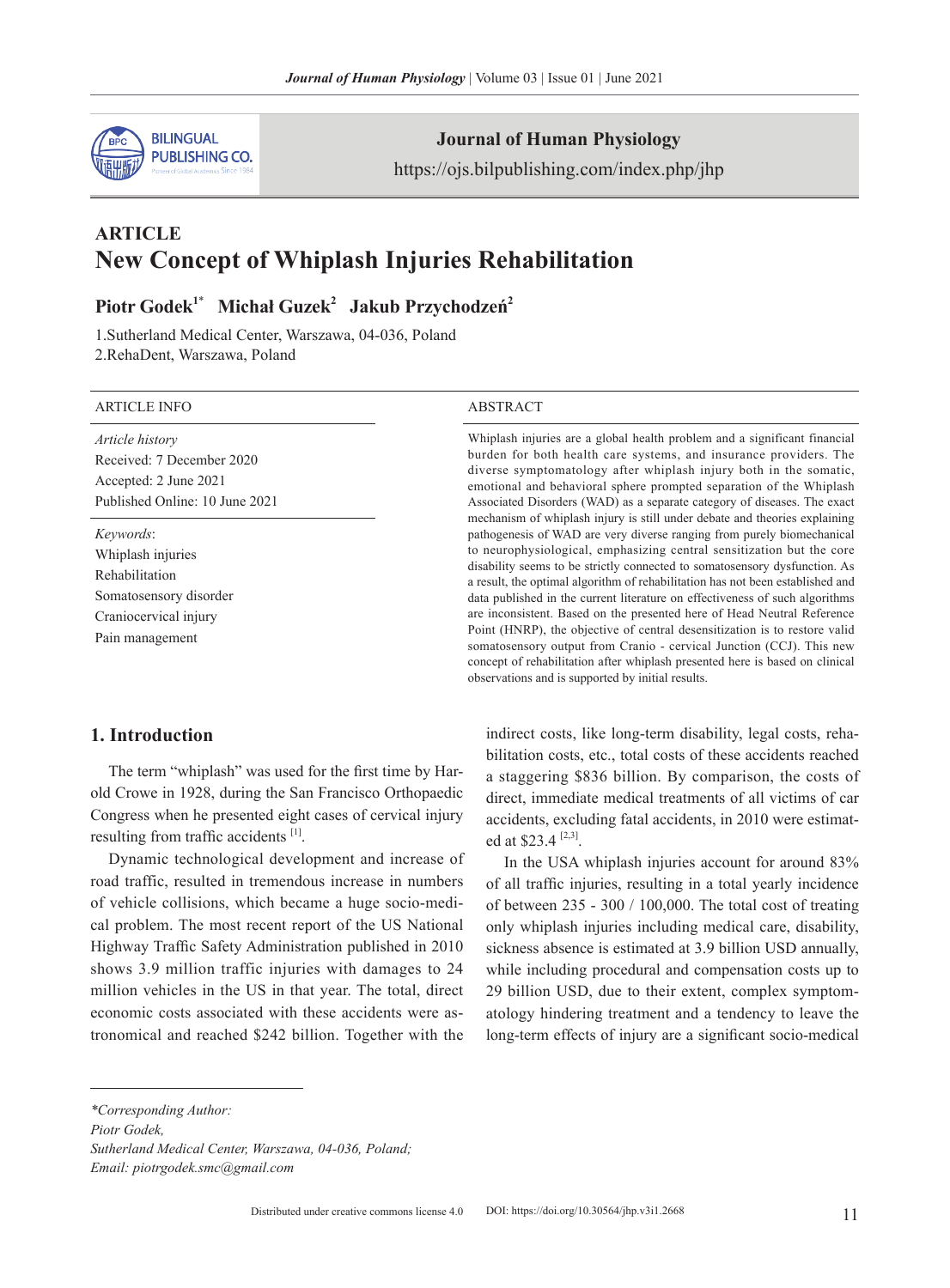problem [4].

Due to wide variety of symptoms presented by the whiplash victims, a working group, called The Québec Task Force introduced in 1995 the term "Whiplash Associated Disorders" (WAD) to describe a set of somatic, emotional and behavioral symptoms resulting from a cervical spine injury during road collision [1].

The onset of symptoms may be delayed up to 12-15 hours. The most common complaints are similar regardless of the time of the onset and include: neck pain, often also in the thoracic and even in the lumbar region, upper limb paraesthesia, headache, dizziness and other balance disorders, visual disturbance (double vision, accommodation disorder), auditory sensation (tinnitus), swallowing disorder, hoarseness, nausea, vomiting, and impaired concentration. Usually a physical examination reveals "only" limitation of the range of motion in the cervical segment, raised muscle tone, numerous tender points. Much less often neurological deficits are detected, and almost always nothing more than diminished cervical lordosis in radiological findings is registered.

The mechanism of the injury is much more complicated than the flexion - extension as the term "whiplash" would suggest. Many theories attempted to define the pathophysiology of the WAD, among them purely biomechanical (injury of the anterior ligament complex and facet joint compression), hydrodynamic (displacement of the cerebrospinal fluid) and neurophysiological (central sensitisation) ones, but none is regarded to adequately describe the pathophysiology of the WAD  $[5,6,7]$ .

Despite many attempts to develop an optimal algorithm for rehabilitation and in-depth analyses indicating progressive muscle disorders suggesting that activation of deep cervical muscles should be a part of the rehabilitation process, there is still lack of consensus on the optimal rehabilitation approach to whiplash injuries. This is evidenced by conclusion of the Cochrane meta-analysis prepared by Verhagen et al. regarding treatment of whiplash injuries, where it was enigmatically stated: "the trend is observed, that active therapy probably has an advantage over passive management, but none of the methods has a clear advantage over another" [8].

Indeed, it has not been shown that any of the methods proposed thus far have definitely better outcome.

The new concept attempts to link the pathomechanics and really bothersome symptomatology of whiplash injury with the post-traumatic loss of the sense of the Head Neutral Reference Point (HNRP). The HNRP is not the same as Head Neck Center of Gravity (HNCG) described in details by Dempster (1955) as "the point located 8 mm anterior to the basion on the inferior surface of the base of occiput or within the bone 24±5 mm from the crest of the dorsum sellae. On the surface of the head a point is located 10 mm anterior to the supratragic notch above the head of the mandible is directly lateral" [9].

The HNRP has a much broader, functional meaning and describes position of the head which, apart from visual and vestibular control, the somatosensory system allows keeping with minimal effort. The cornerstone of this somatosensory system are mechanoreceptors, located mostly in the muscle spindles, which provide the nervous system with information about the muscle's length and velocity of contraction, thus contributing to the individual's ability to discern joint movement and a sense of head's position. There is strong evidence that impairment of this system leads to a chronic neck pain, postural sway, poor position sense and dizziness [10].

Human muscle spindles in the suboccipital area are extremely rich in mechanoreceptors, (part of Cranio-cervical Junction, CCJ) but these mechanoreceptors are also found in ligaments, joint capsules, fascia and even in dura where, besides conveying purely mechanical information, they may regulate cranial blood vessels, as it was shown in animal studies [11,12].

It is widely accepted that mechanoreceptor impulses from the occiput to C3 have a direct impact on vestibular nuclear complex (VNC) - a reflex centre that coordinates vision and neck movements. This same mechanoreceptor input also converges on the central cervical nucleus (CCN), which is a pathway to the cerebellum integrating vestibular, ocular and proprioceptive information. Simplistically speaking, the mechanoreceptor input from the upper cervical region helps to coordinate vision, balance, movement of the neck and postural control. Disruption of normal afferent/ efferent stream after whiplash injuries produce more harm to the upper cervical region than to the lower one, because the upper region contains more muscle spindles and has more complicated connections to the visual and vestibular systems, and receives feedback from it. Malmström et al. have shown how powerful is mechanoreceptor system of the CCJ because even subjects with bilateral vestibulopathy did not differ significantly from controls in their ability to reproduce different target positions [13].

Thus, the mechanoreceptor system of upper cervical spine can be viewed as independent Head Position Control System (HPCS). Through afferent pathways it relays to the central nervous system the least necessary afferent stimulation, and with minimal energy expenditure of well-balanced muscles the head is kept around HNRP. In clinical practice, achieving the correction of the habitual defective malposition of the head enables the patient to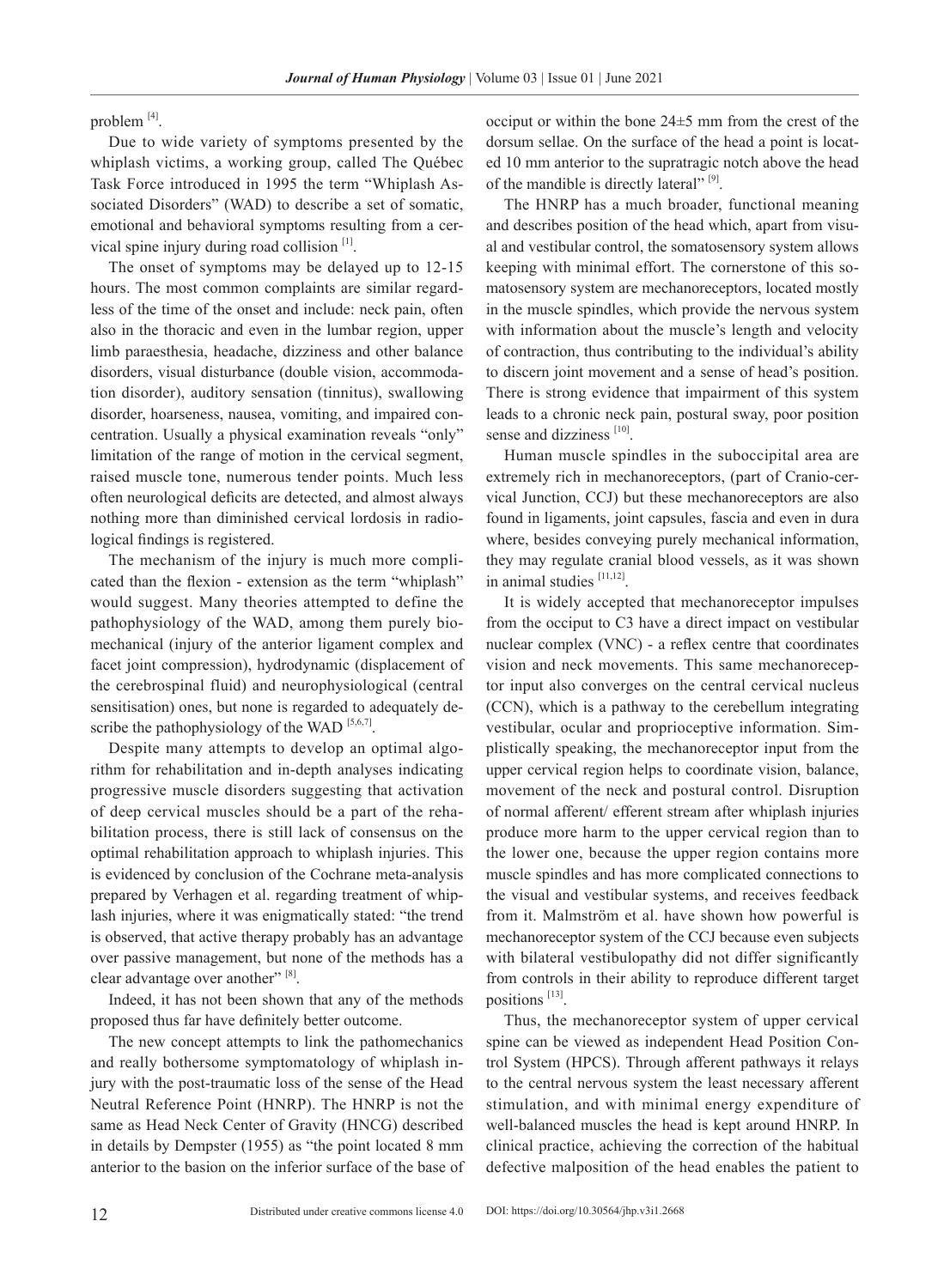breathe freely and swallow without pain and any effort.

The HNRP pattern is defined by 2 lines:

1) a vertical line passes through the center of the sternal jugular notch, the center of the chin (gnation), nasion and the center of the glabella;

2)an horizontal line passes from the nasal chondro-osseous junction to the supratragic notch.

The malalignment of these lines from the vertical reference line in the frontal plane (usually in the side-bending and rotation direction) and from the horizontal reference line in the sagittal plane (usually in the extension direction) is a measure of true HPCS dysfunction.

The loss of HNRP after whiplash injury results not only in defective stimulation from position receptors to muscles which produce abnormal head position, but can be responsible for disturbance of brain perfusion and "dark cloud" of behavioral symptoms (catastrophic attitude, kinesiophobia, dysphoric mood) which jeopardise rehabilitation results. Restoring of HNRP may be of fundamental importance for the rehabilitation process.

#### **2. Methodology**

Successful evaluation of the patient begins as usual with a detailed history-taking process. Subjects with a loss of HNRP report typical symptoms of dizziness, tinnitus, visual disturbances (diplopia, accommodation disorders), impaired vocal function due to irritation of laryngeal recurrent nerve (muscle imbalance results elevated hyoid bone and narrowed passage conflicting the nerve), dysphagia, hoarseness, nausea, impaired concentration and nonradicular pattern paraesthesia.

Inspection indicates significant malalignment of vertical and horizontal line from reference lines mentioned above. (Figure  $1 \& 2$ )



**Figure 1.** Frontal view with malalignment of vertical line in side bending.



**Figure 2.** Lateral view with malalignment of horizontal line in extension pattern

Soft tissue palpation reveals muscle tone disbalance raised tone of suboccipital mm. (SOM), sternocleidomastoid m. (SCM) and suprahyoid mm. (SHM) with hypoactive longus colli m. and longus capitis m. (LCoM, LCaM).

Then follows analysis of CCJ mobility and ligaments integrity.

Test for alar ligaments - during passive rotation of the head (e.g. to the left) countermovement of C2 spinus process can be felt by the thumb placed on its right aspect - if no consecutive movement of C2 spinal process during the first 15 deg. of rotation occurs it may indicate alar ligaments injury.

Sharp purser test - passive compression of C2 spinous process with a thumb with consecutive resisted short active flexion of the upper cervical spine, when "click" or loss of support under the thumb is felt the transverse ligament of C1 may be compromised.

Passive translation test for C0/C1 segment - manual assessment by the three-finger grip (mandibular angle, C1 transverse process, mastoid) - translational passive movements - C0 / C1 is normally combined with lateral flexion. If no connection between translation and side-bending disfunction C0/C1 is likely.

Passive rotation test for C0/C1 segment - two - finger grip (occiput, C1) - extension test with an unilateral side-bending and rotation - normally occiput can easily approximate C1.

Special consideration is given to detection of compensatory mobility malfunctions.

Open mouth test - in normal conditions two - fingers wide opening occurs without co-existent compensatory movements and no painful protrusion of the mandible is noted (physiologically up to 30 mm). (Figure 3).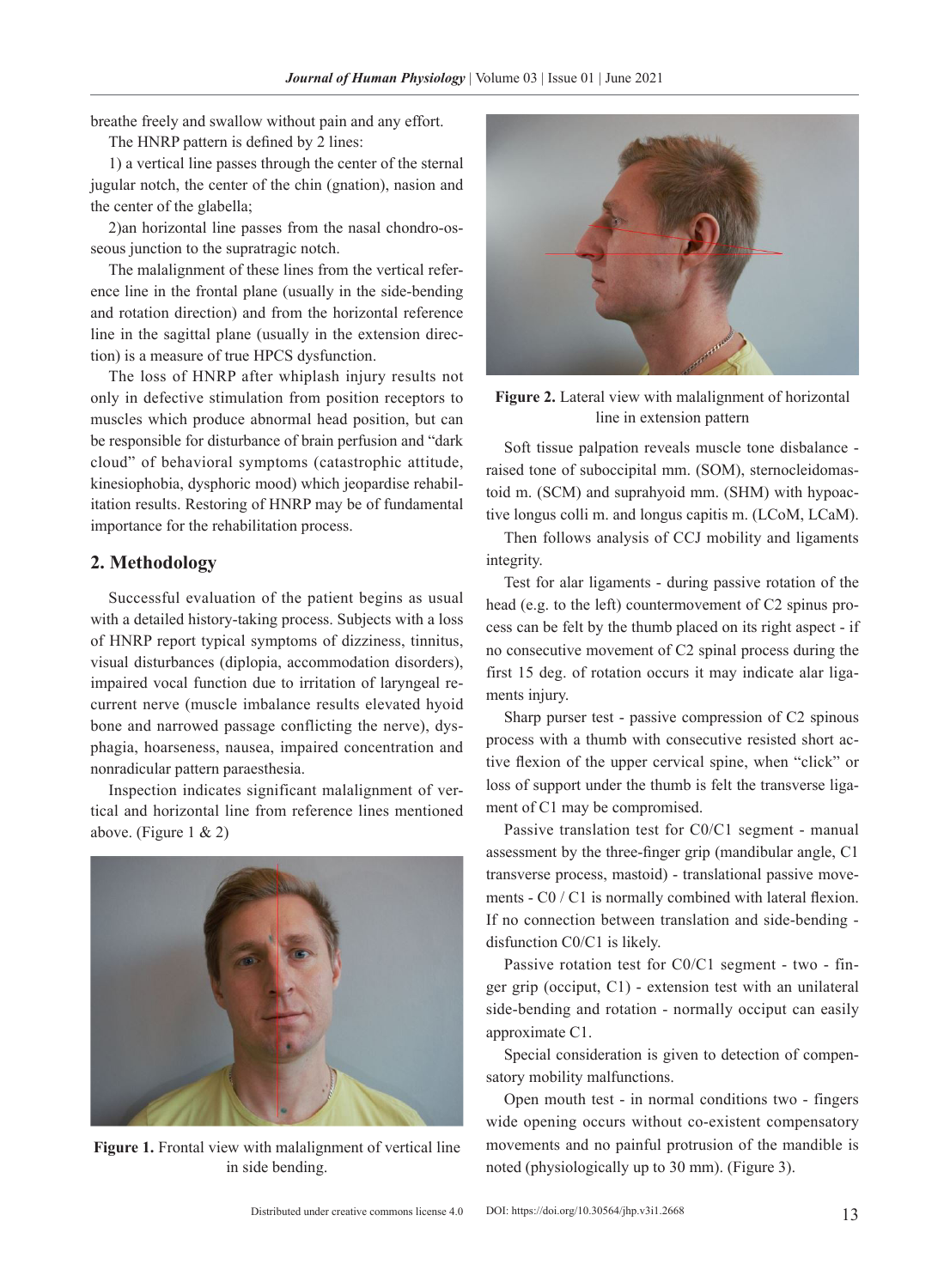

Figure 3. Open mouth test with properly made correction of HNRP

Subjects after whiplash present extension in the upper cervical segment, side - bending or elevation /compression to one side during mouth opening test. During active rotation of the neck malalignment usually increases significantly. (Figure  $4 \& 5$ )



**Figure 4.** Open mouth test with extension pattern



**Figure 5.** Open mouth test with malalignment of vertical line during rotation.

Apart from significant limitations of the range of motion in the cervical segment active neck movements disclose wrong pattern of rotation, side - bending and flexion / extension usually with engagement of whole torso or upper limb.

## **Re-education of HNRP Phase I - self-correction**

Information and reassurance for the patient are crucial. It is worthy of time to start with the explanation of the treatment objective, prognosis and above all to invite the patient to be equally responsible for the final outcome as an active "co-producer".

Mirror therapy - active self - correction of reference line following 3 points marked on the skin assisted by therapist.

Mouth opening (two - fingers wide) with active correction of horizontal lateral line assisted by therapist (repeated until no pain, resistance or compensation occurs).

#### **Phase II - self-correction and active movement**

Active rotation of the neck - the main objective is to keep corrected position of 3 reference points marked on the face and rotation is continued within comfortable range without triggering any suboccipital tension.

#### **Phase III - self-correction, active movement, resistance**

Active rotation of the neck - the main objective is to keep corrected position of 3 reference points and rotation is continued within comfortable range then followed by gentle resistance but without triggering any suboccipital tension.

Resisted mouth opening with assisted control of SCM attachments (conscious lowering of SCM hypertonus) by activation of suprahyoid muscles (repeated until no pain, resistance or compensation occurs). Recommendation for further home therapy 2-3 minutes twice a day

Resisted mouth opening with rotation and self - correction. (Figure 6).



Figure 6. Open mouth test with rotation and self-correction in vertical line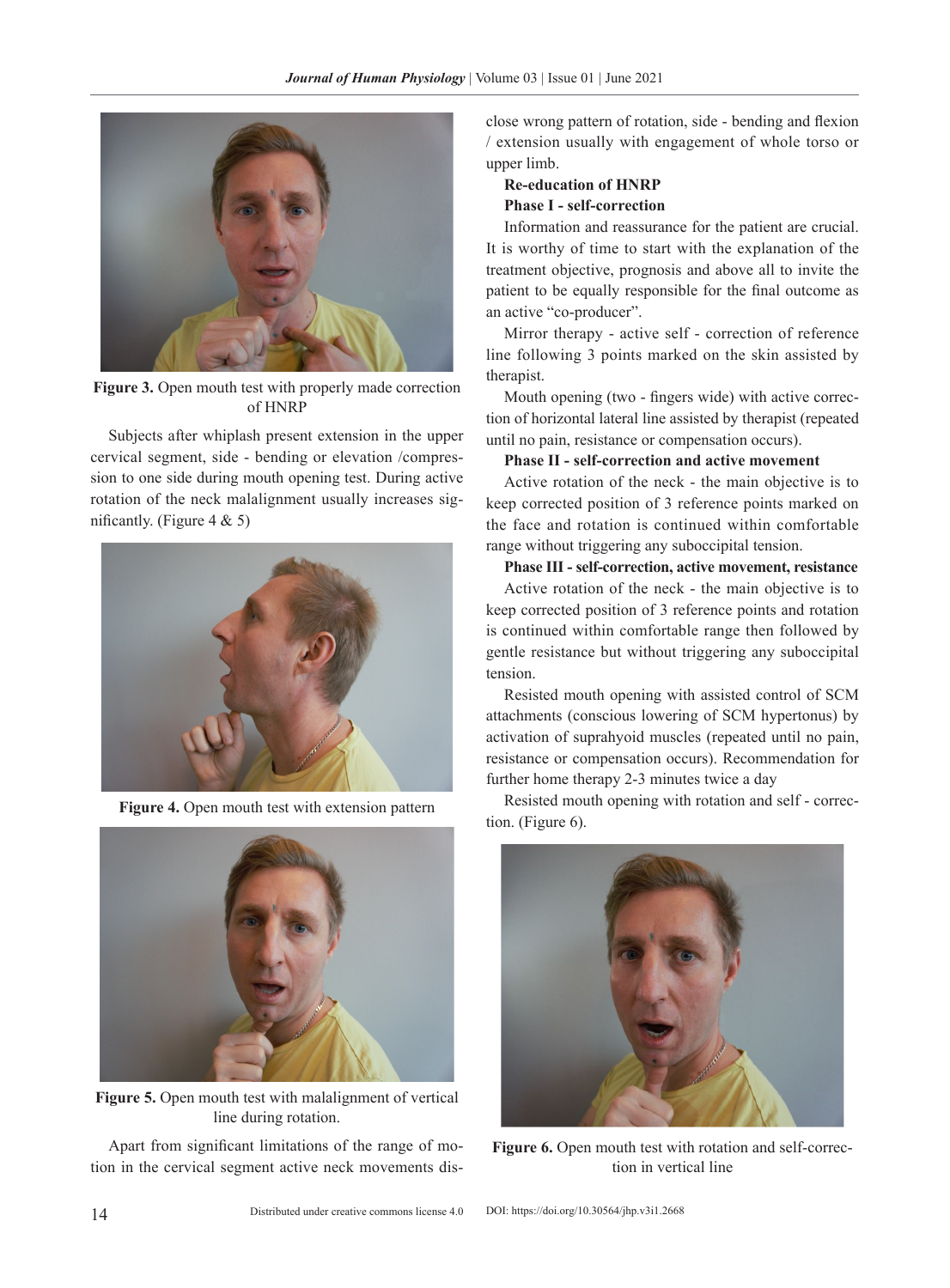After successfully accomplishing the tasks in open chain some closed-chain tasks can be introduced e.g. active gentle pressure bregma point against wall with correction of the position of the shoulder blade in all fours supported position as an activation of LCoM and LCaM mm.

Above mentioned training sessions (ca. 45 min each) are applied usually twice a week in acute or subacute phase of WAD, then the appointments are spread to once weekly, twice monthly, once monthly until resuming full function. During each session manual intervention (mobilisation, manipulation, soft tissue release) is performed when needed.

An objective test to validate the progress of HNRP re-education is very simple - eyes closed, active head rotation and return to zero position evaluated by therapist, repetition five times both sides before beginning each new session. Patient gathers 1 point for single restoration of the target position correctly. Obtaining 10 points ends the therapy.

#### **3. Material and Method**

In the period between 01/2018 and 09/2020 totally 112 patients were qualified to rehabilitation program and were treated according to the rules described above, in the clinic Arenamed, Warsaw, Poland.

Serious neurological deficits, fractures/dislocations or operative treatment were the only excluding criteria. Two experienced physiotherapist and manual therapists took care of the patients, which were enrolled to the therapy in order of submissions. The patients were treated twice a week (8 sessions) and the follow up visit was made after two months. Most of them continued further therapy and the mean period of therapy reached 19,25 weeks (13,12 sessions) but the longest period of therapy reached even 68 weeks to resume full function.

End points: the beginning of therapy (Visit 0,V0), after 2 months of therapy (Visit 1,V1).

Outcome measure: Numeric Rating Scale (NRS, 0-10) and Neck Disability Index (NDI, 0-50).

Rehabilitation process was performed by two therapists, but the patient assigned to a given therapist was treated by him from the beginning to the end of the study.

Mean values change of NRS, NDI were compared between V0 and V1 endpoints. Percentages of patients achieving clinical response in NRS and NDI were determined according to the Minimal Important Difference (MID) with cut-off points 3/10 for NRS and 10/50 for NDI.

All calculations and graphs were performed in IBM SPSS Statistics.

#### **4. Results**

Presented analysis covers retrospective material for single-center, open study. All the patients accomplished 8 sessions of therapy and all of them were checked-up after finishing of therapy (2 months from V0). There were no serious complications during therapy, some post-procedure soreness after manual therapy occurred and lasted several hours but were generally well tolerated.

The demographic data are presented in Table 1.

**Table 1.** Demographic data

| Total number of patients, n                             | 112                        |
|---------------------------------------------------------|----------------------------|
| Female, $n$ $(\%)$                                      | 79 (70.5)                  |
| Age, years, mean $\pm$ SD (range)                       | $46,17\pm11,4(21-74)$      |
| Duration of complaints, weeks, range                    | $3 - 600$                  |
| Duration of complaints, weeks, mean $\pm$ SD<br>(range) | $89,24 \pm 113,92$ (3-600) |
| WAD phase, $n$ $(\%)$ :                                 |                            |
| Acute phase patients,                                   | 30(26,8)                   |
| Subacute phase patients                                 | 40 (35,7)                  |
| Chronic phase patients                                  | 42 (37,5)                  |

Mean NRS at the beginning of therapy was 3,61 (SD=1,55) and after accomplishing therapy 2,14 (SD=1,08). (Figure 7)



**Figure 7.** Mean NRS values before and after therapy.

Mean NDI at the beginning of therapy was 21,25 (SD=8,28) and after accomplishing therapy 12,31 (SD=5,93). (Figure 8)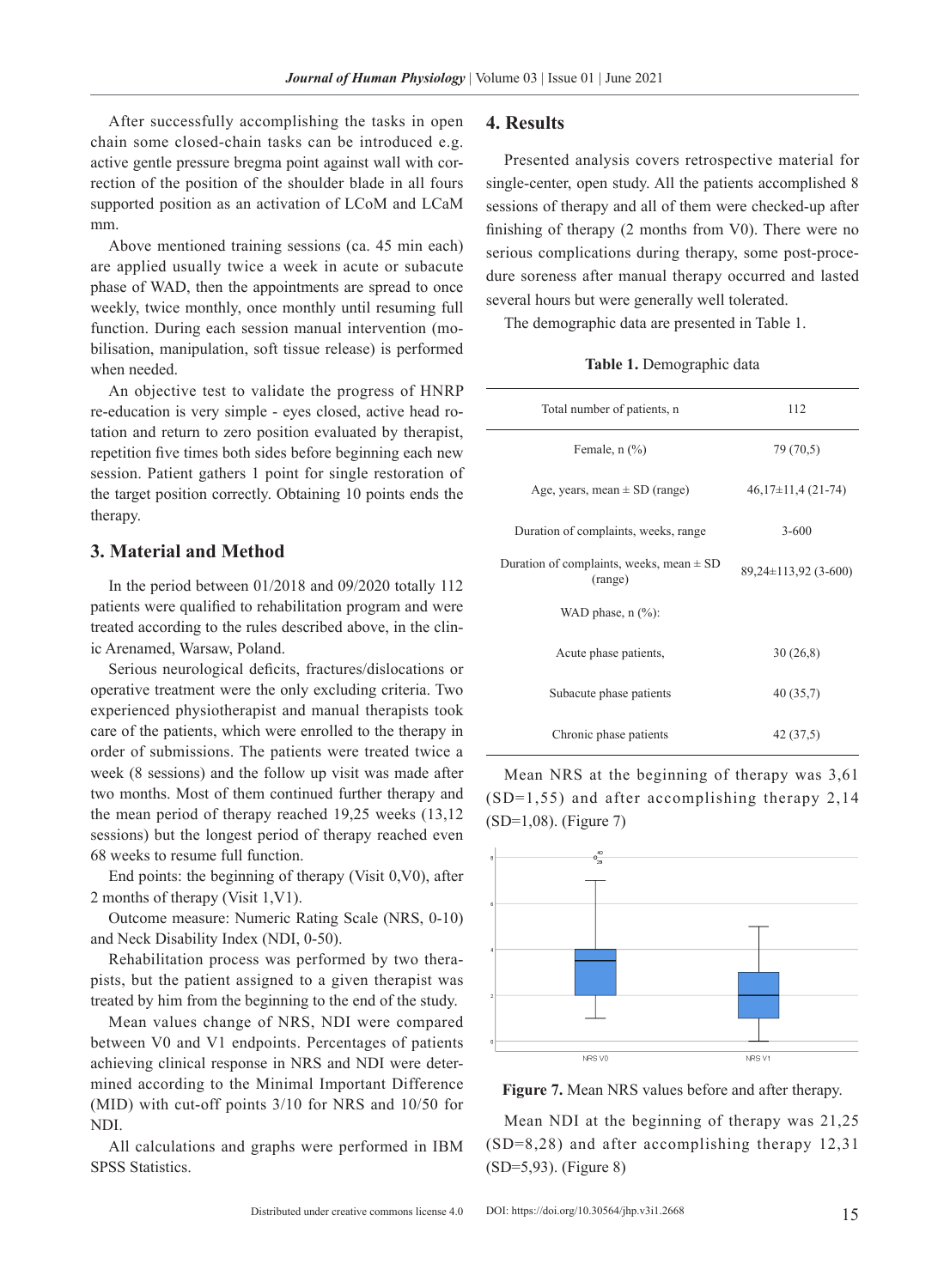





**Figure 9.** NRS mean values evolution depending on the phase of complaints.





Only 21,4% of patients achieved MID (at least 3 points difference) for NRS, but MID (at least 10 points difference) in NDI achieved 41,9% of patients.

#### **5. Discussion**

The population treated was mostly female, middle aged but very inhomogeneous considering duration of complaints (3-600 weeks). Both mean values of NRS and NDI were reduced after treatment with much better dynamics in acute and subacute than chronic cases. Nevertheless no improvement in NRS was noted by 29 patients (25,8%) albeit real worsening of outcomes was found only in 2 cases (1,8%). Three of cases reported worsening of outcomes in NDI (2,7%). Many more patients achieved MID in NDI  $(41,9\%)$  than in NRS  $(21,4\%)$ . It may suggest that patients are doing better functionally after therapy but the encoded pain especially in the chronic cases need some more time to resolve and to be really noticed by patient.

Presented data should be treated as preliminary and with caution because there is no information about additional e.g. pharmacological or psychological consecutive care. There is also a lack of information and comparison study about various initial treatments which were implemented before admission for rehabilitation process.

Considering outcomes and prognosis of WAD the Québec Task Force (1995), assumed that whiplash injuries have mostly good prognosis, because 87% of patients after 6 months and 97% after 12 months declare the end of the period of insurance benefits due to incapacity for work [1]. Completely different data are provided by Barnsley et al. (1994), where 14 to 42% of patients develop chronic complaints (lasting over 6 months), and 10% remain with chronic, persistent pain  $[14]$ .

In more recent studies, the percentage of chronic pain developed after whiplash trauma varies widely between 2 and 58%, but the most common range is 20-40% [15,16].

It means that there is much to discover in the area of optimal rehabilitation care after whiplash injuries. Nevertheless, some facts seem to support the theory of HNRP restoration as an effective tool of WAD care.

One of the most popular theories considering whiplash pathomechanics emphasizes eccentric contraction of the neck muscles during inertial movement and assumes a rapid defensive contraction of muscles causing their micro damages and overcorrection of muscle spindles with a looped increased muscle tone [17].

Persistent excessive muscle tension in a patient's specific pattern may lead to malalignment of HNRP.

We know for sure that immobilization in the orthopaedic collar, beyond absolute necessity, delays recovery and does not reduce pain, and may also strengthen kinesiophobia  $[18]$ 

Regardless of the dominant mechanism of trauma, the eventful and possibly chronic course of WAD is indeed a

Mean NRS and NDI values evolution depending on the phase of complaints are presented in Figure 9 and 10.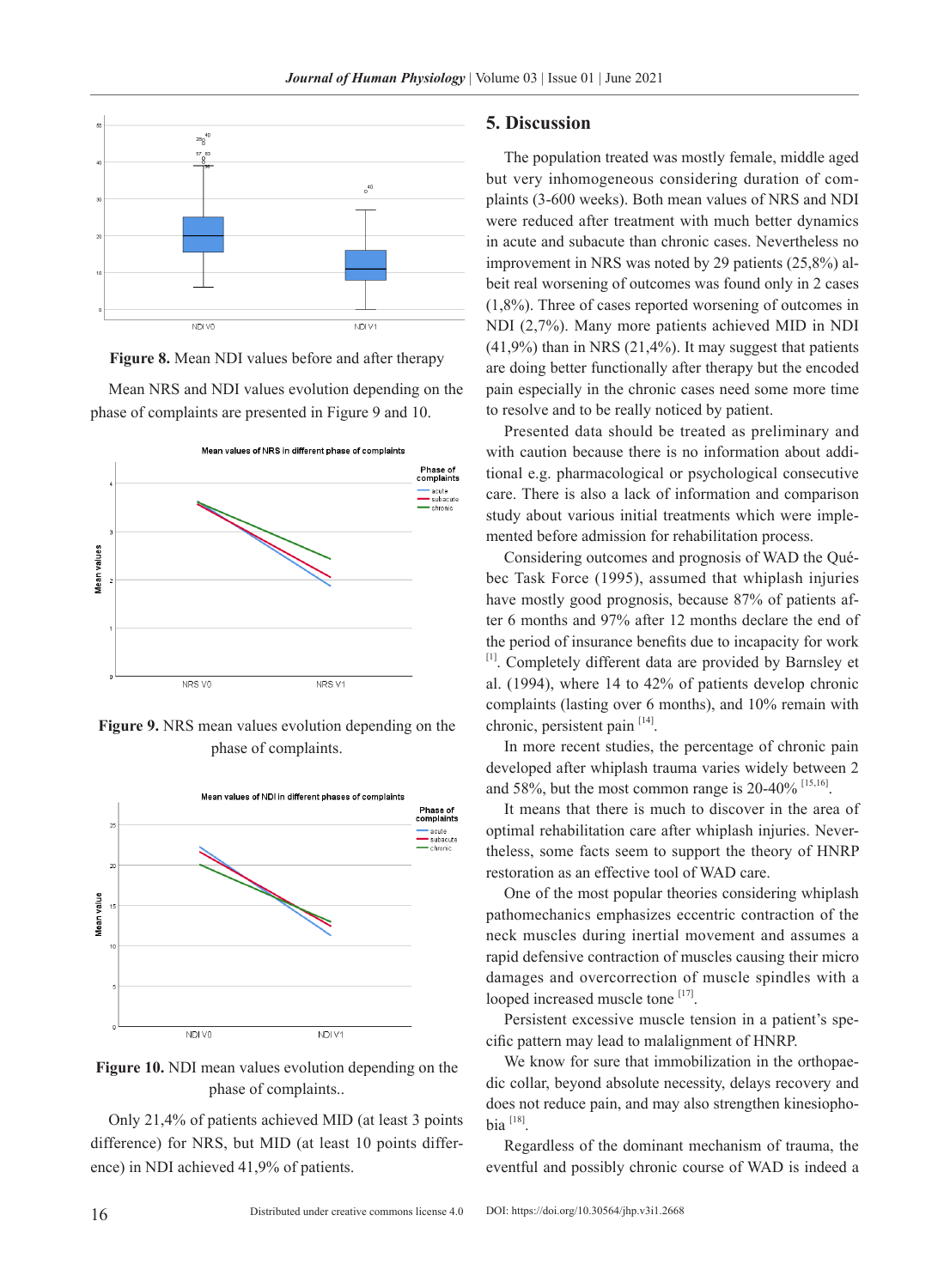dysfunctional processing of the pain signal at the level of the spinal cord and upper cerebral centres with peripheral and central sensitization. It was confirmed by numerous experiments showing changes in cerebral regional blood distribution in functional MRI, increased sensitivity to both mechanical and thermal stimuli of patients with WAD similar to those encountered, among others in fibromyalgia and algodystrophy [19,20,21,22].

Unproper balanced CCJ can profoundly change perfusion of the brain when the theory of mechanoreceptors impact on intracranial vascular tonus is still potent. Neglecting of HNRP may be the causative that the results of WAD treatment donated by many authors regardless of the method, are still unsatisfactory for both the acute and chronic phase. Especially in cases of moderate to severe initial symptoms, many patients in these groups experience central pain sensitization and its chronification. Rehabilitation and manual therapy only slightly modify the symptoms in these patients (reduction by 2 points per 10 in NRS which is very similar to our data - 1,47), so efforts are aimed at broadening the spectrum of specialists involved in the care of a patient with WAD by psychologists, psychiatrists, specialists in pain management, occupational therapists, etc.

It has been shown that cerebral hypoperfusion in the parietal-occipital border zone can be responsible for visual disturbances (blurring the contours of objects, accommodation disorders) and certain behavioral disorders in the form of difficulties in the formulation of thoughts, distraction or, on the contrary, the inability to divert attention from one imposed thought, which patients with chronic WAD often complain about [23,24].

Patients with WAD present extensive zones of increased pain sensitivity, covering areas of the body that could in no way have had any injury as a result. It also causes specific characterological changes in these patients very often with an increased level of anxiety, catastrophising, kinesiophobia, withdrawal or sometimes aggression and claim attitude, which makes cooperation with a physician or a physiotherapist very difficult. Kinesiophobia in the chronic phase may be responsible for paravertebral muscle atrophy and fat infiltration observed in MRI - especially in the deep layer. [25,26,27,28].

We know that as a result of whiplash injury, tensions between the superficial and deep muscles of the neck are disorganized. The predominance of SCM tension (confirmed by EMG) and inhibition of the LCoM function causes a change in the curvature of the cervical segment, significant limitation of the range of motion and protraction of the head, which promotes shortening of the middle layer (scalene muscles) and inhibits even more multifidus and LCoM. This, of course, also affects the incorrect timing of neck muscles cooperating with shoulder girdle movements, which means that with repetitive movements of the upper limbs, the pain is intensified  $[29,30]$ .

On this basis, the concept of "waking up" of the LCoM with the simultaneous relaxation of the SCM was created by specific, precise exercises that selectively activate deep layer muscles without simultaneously involving superficial muscles.

Another supporting HNRP restoration paradigm can be study of Bunketorp et al. who proved that tailor-made therapy, individualized and supervised by a physiotherapist, is a more effective method of muscle re-education after whiplash injuries than instructing home exercises alone, no matter how precise they are  $[31]$ .

There are even reports that the improvement between muscle balance between LCoM and SCM through precise flexion exercises at the CCJ transition zone lead to a reversal of the fat infiltration process [32,33].

Further intensive research is needed to develop a coherent and scientifically proven optimal strategy for the treatment of acute whiplash injuries, preventing the transition to a chronic form.

#### **6. Conclusions**

1) The concept of the HNRP is strongly related to the sensorimotor control of the CCJ.

2) Recovery of the HNRP may facilitate the reprogramming of the dysfunctional sensorimotor control of the CCJ after whiplash injuries and seems to be useful in the process of central desensitisation and individualized rehabilitation.

3) Based on the preliminary clinical experience, the method of HNRP recovering seems to be effective, however, it requires confirmation on a larger number of participants in a study with a control group and a sufficiently long observation period.

#### **References**

- [1] Spitzer W. O., Skvtn M. L., Salmi L. R., et al. Scientific monograph of the Quebec task force on whiplash-associated disorders: redefining "whiplash "and its management. Spine. 1995; 20:2-235. DOI: 10.1097/00007632-199805010-00015.
- [2] Blincoe L, Miller T, Zaloshnja E, Lawrence B. The Economic and Societal Impact of Motor Vehicle Crashes, 2010. (Revised) (Report No. DOT HS 812 013). Washington, DC: National Highway Traffic Safety Administration; 2015.
- [3] Yadla S, Ratliff JK, Harrop JS. Whiplash: diagnosis,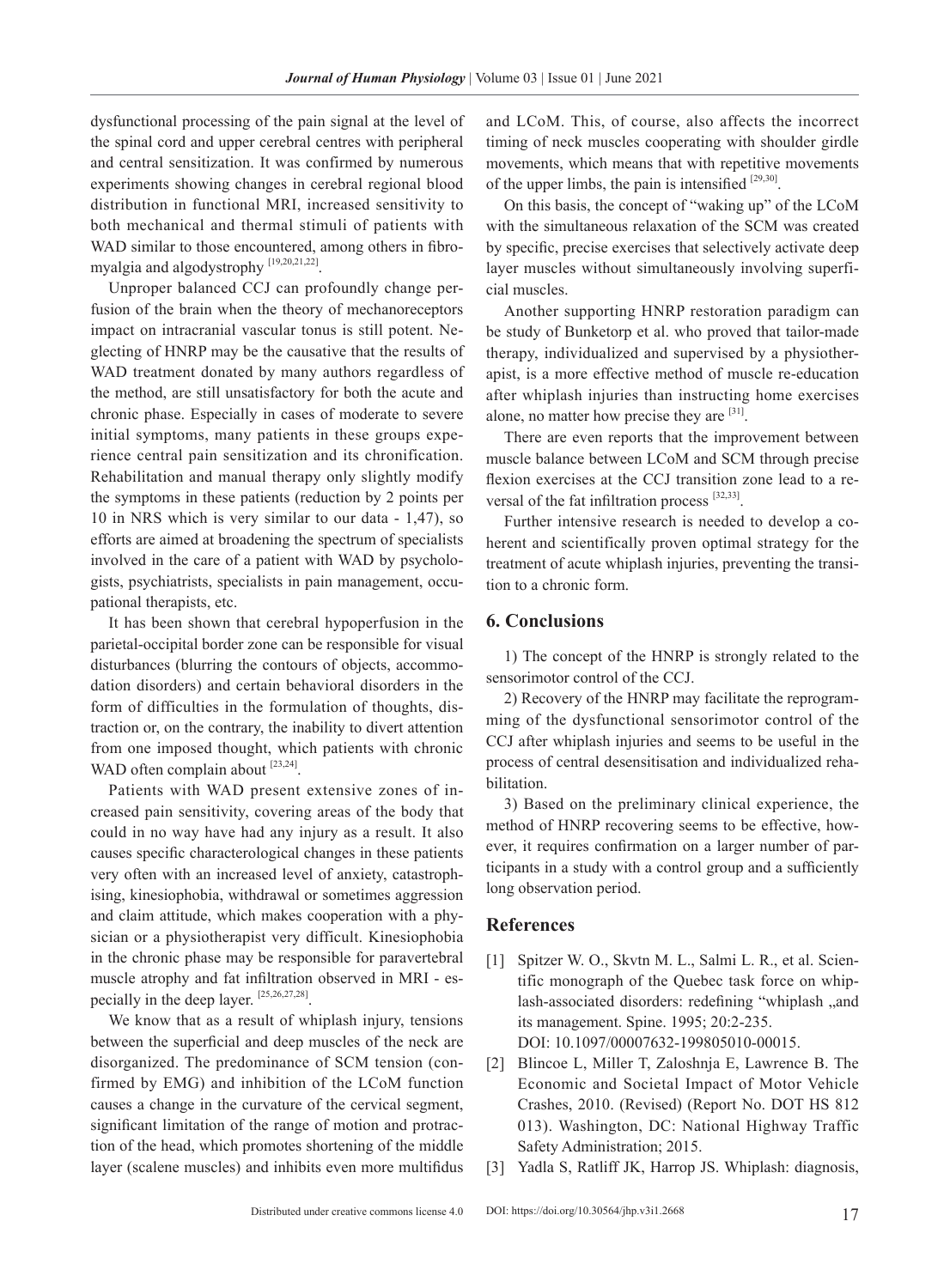treatment, and associated injuries. Curr Rev Musculoskelet Med. 2008 Mar;1(1):65-8.

DOI: 10.1007/s12178-007-9008-x. PMID: 19468901; PMCID: PMC2684148.

- [4] van der Velde G, Yu H, Paulden M, Côté P, Varatharajan S, Shearer HM, Wong JJ, Randhawa K, Southerst D, Mior S, Sutton D, Jacobs C, Taylor-Vaisey A. Which interventions are cost-effective for the management of whiplash-associated and neck pain-associated disorders? A systematic review of the health economic literature by the Ontario Protocol for Traffic Injury Management (OPTIMa) Collaboration. Spine J. 2016 Dec;16(12):1582-1597. DOI: 10.1016/j.spinee.2015.08.025. Epub 2015 Nov 26. PMID: 26631759.
- [5] Stemper BD, Yoganandan N, Pintar FA, Maiman DJ. Mechanism of injury. In: Sterling M, Kenardy J editors. Whiplash evidence base for clinical practice. Elsevier, 2011, pp. 16-28.
- [6] Tisherman R et al. Biomechanical contribution of the alar ligaments to upper cervical stability. J Biomech. 2019 (11) 23:109508.
- [7] Bogduk N. On cervical zygapophysial joint pain after whiplash. Spine (Phila Pa 1976). 2011 Dec 1;36(25 Suppl): S194-9. Barnsley L, Lord S, Bogduk N. Whiplash injury: clinical review. Pain 58(3) 1994:283-307.
- [8] Verhagen AP, Scholten-Peeters GG, van Wijngaarden S, de Bie RA, Bierma-Zeinstra SM. Conservative treatments for whiplash. Cochrane Database Syst Rev. 2007 Apr 18;(2):CD003338. DOI: 10.1002/14651858.CD003338.pub3. PMID: 17443525.
- [9] Yoganandan N, Pintar FA, Zhang J, Baisden JL. Physical properties of the human head: mass, center of gravity and moment of inertia. J Biomech. 2009 Jun 19;42(9):1177-92. DOI: 10.1016/j.jbiomech.2009.03.029. Epub 2009 May 9. PMID: 19428013.
- [10] Stanton TR, Leake HB, Chalmers KJ, Moseley GL. Evidence of Impaired Proprioception in Chronic, Idiopathic Neck Pain: Systematic Review and Meta-Analysis. Phys Ther. 2016 Jun;96(6):876-87. DOI: 10.2522/ptj.20150241. Epub 2015 Oct 15. PMID: 26472296; PMCID: PMC4897597.
- [11] Kristjansson E, Treleaven J. Sensorimotor function and dizziness in neck pain: implications for assessment and management. J Orthop Sports Phys Ther. 2009 May;39(5):364-77.

DOI: 10.2519/jospt.2009.2834. PMID: 19411769.

[12] Nakamura M, Jang IS. Characterization of dural afferent neurons innervating cranial blood vessels within the dura in rats. Brain Res. 2018 Oct 1;1696:91- 102.

DOI: 10.1016/j.brainres.2018.06.007. Epub 2018 Jun 15. PMID: 29886250.

- [13] Malmström EM, Karlberg M, Fransson PA, Lindbladh J, Magnusson M. Cervical proprioception is sufficient for head orientation after bilateral vestibular loss. Eur J Appl Physiol. 2009 Sep;107(1):73-81. DOI: 10.1007/s00421-009-1097-3. Epub 2009 Jun 9. PMID: 19506897.
- [14] Barnsley L, Lord S, Bogduk N. Whiplash injury. Pain. 1994 Sep;58(3):283-307. DOI: 10.1016/0304-3959(94)90123-6. PMID: 7838578.
- [15] Côté P, Cassidy JD, Carroll L, Frank JW, Bombardier C. A systematic review of the prognosis of acute whiplash and a new conceptual framework to synthesize the literature. Spine (Phila Pa 1976). 2001(10)1;26(19): E445-58.
- [16] Scholten-Peeters GG et.al. Prognostic factors of whiplash-associated disorders: a systematic review of prospective cohort studies. Pain. 2003 (7);104(1- 2):303-22.
- [17] Yoganandan N, Brian D, Stemper BD, Rao RD. Patient Mechanisms of Injury in Whiplash-Associated Disorders, Seminars in Spine Surgery Volume 25, Issue 1, (3) 2013, pp. 67-74.
- [18] Ricciardi L, Stifano V, D'Arrigo S, Polli FM, Olivi A, Sturiale CL. The role of non-rigid cervical collar in pain relief and functional restoration after whiplash injury: a systematic review and a pooled analysis of randomized controlled trials. Eur Spine J. 2019 Aug;28(8):1821-1828. DOI: 10.1007/s00586-019-06035-9. Epub 2019 Jun
- [19] Vállez García D, Doorduin J, Willemsen AT, Dierckx RA, Otte A. Altered Regional Cerebral Blood Flow in Chronic Whiplash Associated Disorders. EBioMedicine. 2016 Aug; 10:249-57. DOI: 10.1016/j.ebiom.2016.07.008. Epub 2016 Jul 14. PMID: 27444853; PMCID: PMC5006659.
- [20] Freitag P, Greenlee MW, Wachter K, Ettlin TM, Radue EW. fMRI response during visual motion stimulation in patients with late whiplash syndrome. Neurorehabil Neural Repair. 2001;15(1):31-7. DOI: 10.1177/154596830101500105. PMID: 11527277.
- [21] Häggman-Henrikson B, Lampa E, Nordh E. Altered thermal sensitivity in facial skin in chronic whiplash-associated disorders. Int J Oral Sci. 2013 Sep; 5(3): 150-4. DOI: 10.1038/ijos.2013.42. Epub 2013 Jul 19.

18. PMID: 31214856.